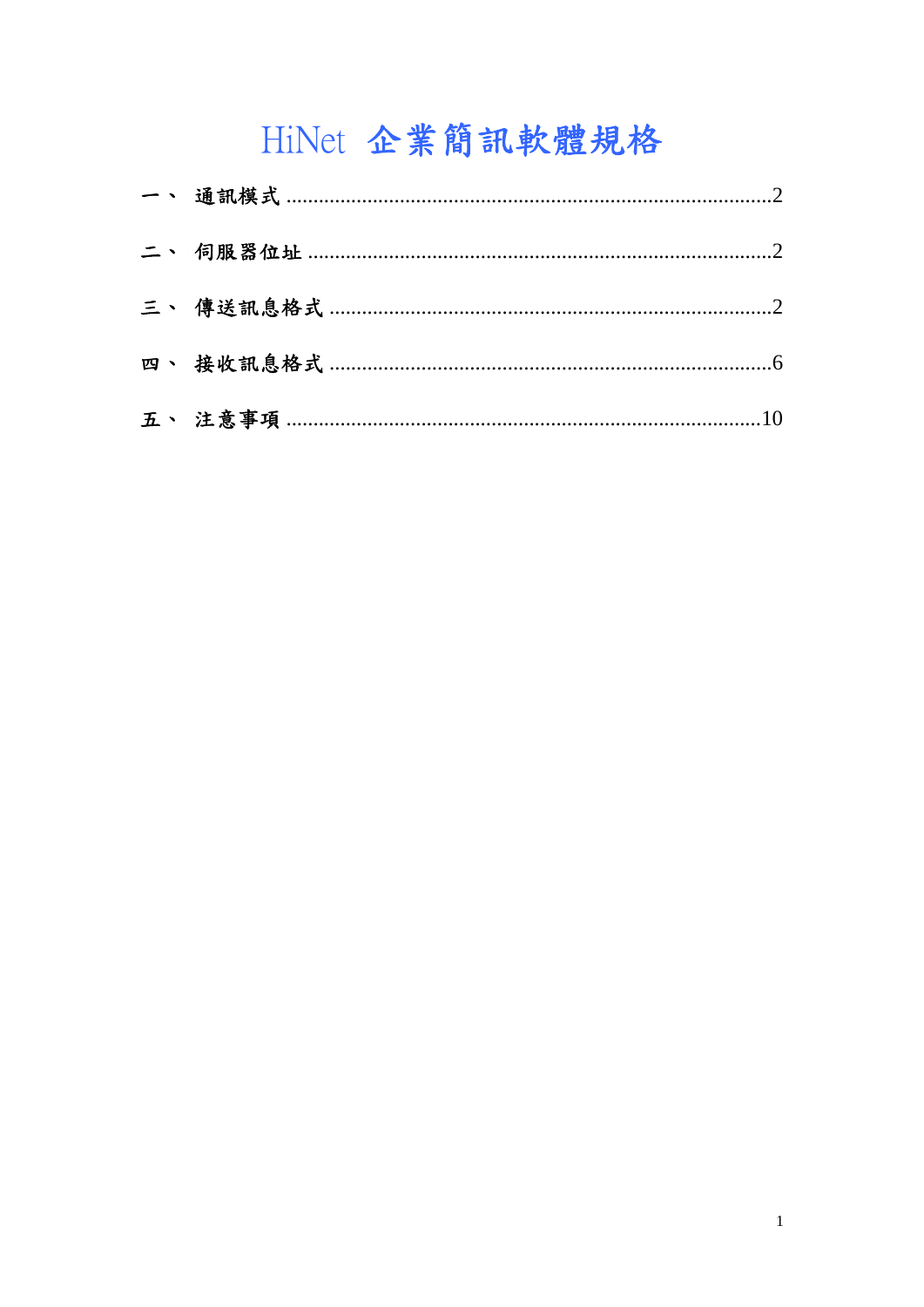### 一、 通訊模式

- 一來一往涌訊:客戶傳送訊息後,會取得SMS Server回傳的訊息。
- 必需先傳送用戶識別碼/密碼認證的訊息成功後,方可接續進行各類訊息的 傳送。

### 二、 伺服器位址

- SMS伺服器IP: api.hiair.hinet.net (202.39.54.130)
- SMS伺服器Port: 8000

# 三、 傳送訊息格式

struct CLIENT\_SendMsg\_STRUCT { unsigned char msg\_type; unsigned char msg\_coding; unsigned char msg\_priority; unsigned char msg\_country\_code; unsigned char msg\_set\_len; unsigned char msg\_content\_len; char msg\_set[100]; char msg\_content[160];

} ;

- msg\_type : 訊息型態
- 0 : 帳號密碼檢查
- 1 : 傳送文字簡訊
- 2 : 查詢文字簡訊傳送結果
- 3 : 接收文字簡訊 (一般用戶不開放)
- 13:傳送WAP PUSH
- 14:查詢WAP PUSH 傳送結果
- 15:傳送國際簡訊 查詢國際簡訊傳送結果請用msg\_type=2即可。
- 16:取消預約文字簡訊

#### ● msg\_coding: 訊息編碼種類

- 1 : big5
- 2 : binary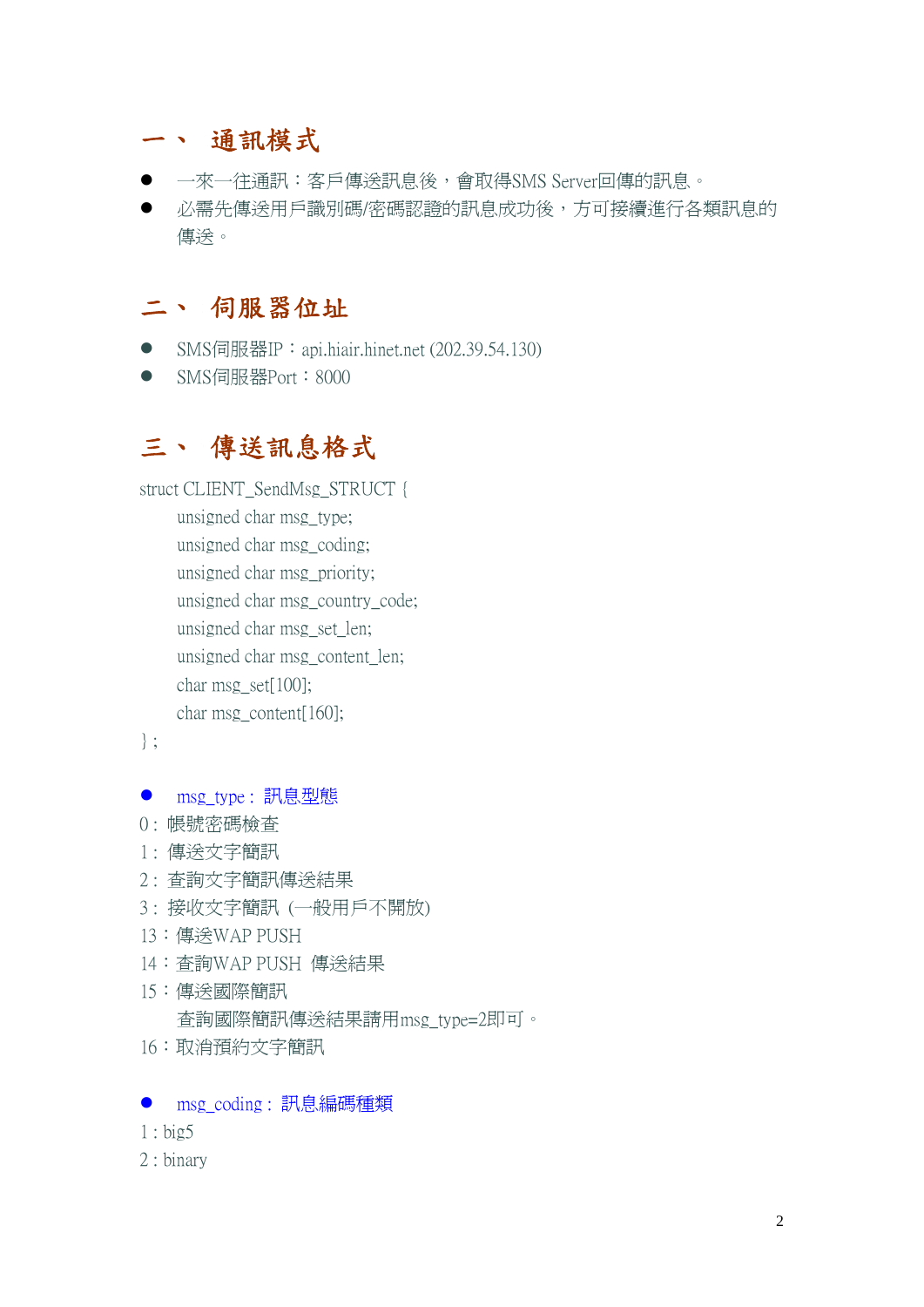3 : unicode(UCS-2)

4 : unicode(UTF-8)

- msg\_priority : 訊息優先權(此功能暫不開放) 0~9: 數字越大,優先權越高。
- msg\_country\_code : (暫不使用)
- msg\_set\_len : msg\_set[] 訊息內容的長度,注意:此處包含字串最後結尾的 '\0' 符號
- msg\_content\_len :
	- ▶ msg\_type = 1、15:msg\_content[]訊息內容的長度,不包含字串最後結尾 的`\0'符號
	- ▶ msg\_type = 13 : Wap Push 時, msg\_content[]內容的兩個Item間 (含最後 一個Item) 必須用null(\0)來作為區隔;msg\_content[]訊息內容的長度包含 字串最後結尾的'W'符號,WAP URL與WAP訊息兩者合計最多90byte, 每個半形英文、數字算一個byte,每個全形的英文、數字、符號與中文 字則算成三個bytes。
- msg\_set : 訊息相關資料設定, 其格式說明如下
	- 1. msg\_set 中,每一Item 間 (含最後一個Item) 必須用null(\0)來作為區隔。
	- 2. 每一 Item 的長度限制:

| 名稱        | 長度 |
|-----------|----|
| 用戶識別碼     | 8  |
| 用戶密碼      | 8  |
| 接收門號(國內)  | 10 |
| 接收門號(國外)  | 20 |
| 傳送形式      | 2  |
| 預約時間      | 12 |
| 重送截止時間    |    |
| MessageID |    |

#### 3. 傳送形式:

01 -->立即傳送,若為WAP PUSH 則為Service Indication

02 -->立即傳送加重送截止時間,若為WAP PUSH 則為Service Loading

03 -->預約傳送

04 -->預約傳送加重送截止時間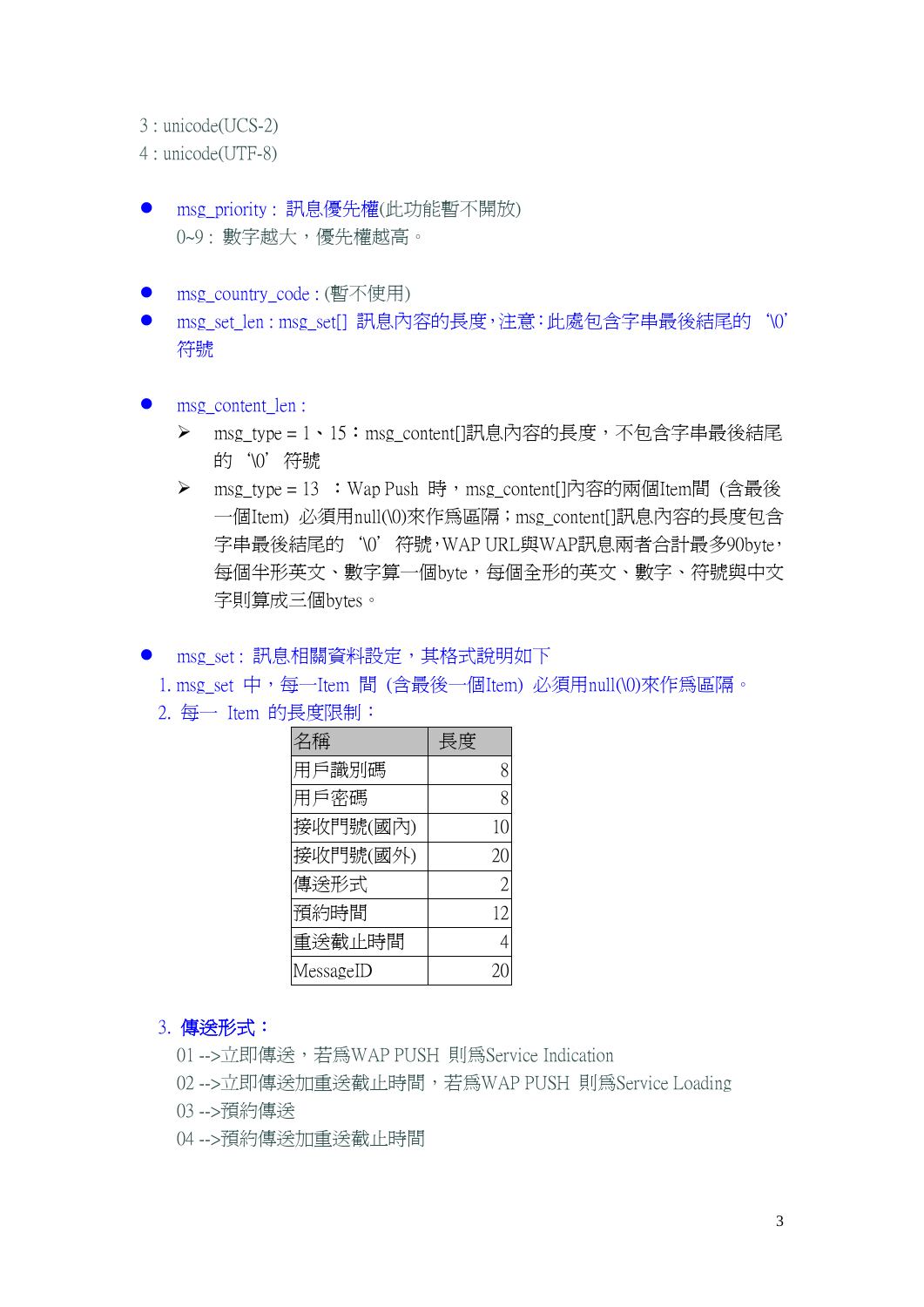#### 4. 預約傳送時間之格式: yymmddhhmmss

| yy | 不含世紀之西元年(例如 01,02) |
|----|--------------------|
| mm | $01 - 12$          |
| dd | $01 - 31$          |
| hh | $00 - 23$          |
| mm | $00 - 59$          |
| SS | $00 - 59$          |

#### 5. 重送截止時間之格式: mmmm

Mmmm 0001~1440

#### 6. 傳送的訊息不可為空字串

#### 7. 各項目排列位置如后

>  $msg_type = 0$ , 用戶識別碼/密碼檢查, 請塡入

| 用戶識別碼: HN號碼(八碼)與密碼 |      |  |
|--------------------|------|--|
| 用戶識別 <br>碼         | 用戶密碼 |  |

> msg\_type = 1,15 傳送文字、國際等簡訊

| 即時傳送,傳送形式=01    |  |  |
|-----------------|--|--|
| 接收門號 10 傳送形式 10 |  |  |

■ 即時傳送加重送截止時間,傳送形式=02

|  | 接收門號 | $\sqrt{0}$ | 傳送形式 |  | 重送截止時 <br>日日 |  |  |
|--|------|------------|------|--|--------------|--|--|
|--|------|------------|------|--|--------------|--|--|

- 預約傳送,傳送形式=03  $\frac{1}{2}$ 接收門號  $\sqrt{0}$  情送形式  $\sqrt{0}$  有 預約時間  $\sqrt{0}$
- 預約傳送加重送截止時間,傳送形式=04

| 日見老<br>接地<br>н<br>クリモ | $\sqrt{0}$ | 俌<br>- | N | 相<br>$\sim$<br>間 | N | $-1$<br>∽<br>⊞<br>H<br>ÆV<br>нz<br>間 | ۱U |
|-----------------------|------------|--------|---|------------------|---|--------------------------------------|----|
|-----------------------|------------|--------|---|------------------|---|--------------------------------------|----|

- msg\_type = 2、14 查詢簡訊傳送結果,16取消預約文字簡訊  $\text{messageID}$  \0
- msg\_type = 3, 接收簡訊è不用填入任何資料
- $msg_type = 13$ , 傳送 WAP PUSH

| 县县 | ۱U | SH 傳送<br>$\wedge$ PP[ $\vee$ |  |
|----|----|------------------------------|--|
|----|----|------------------------------|--|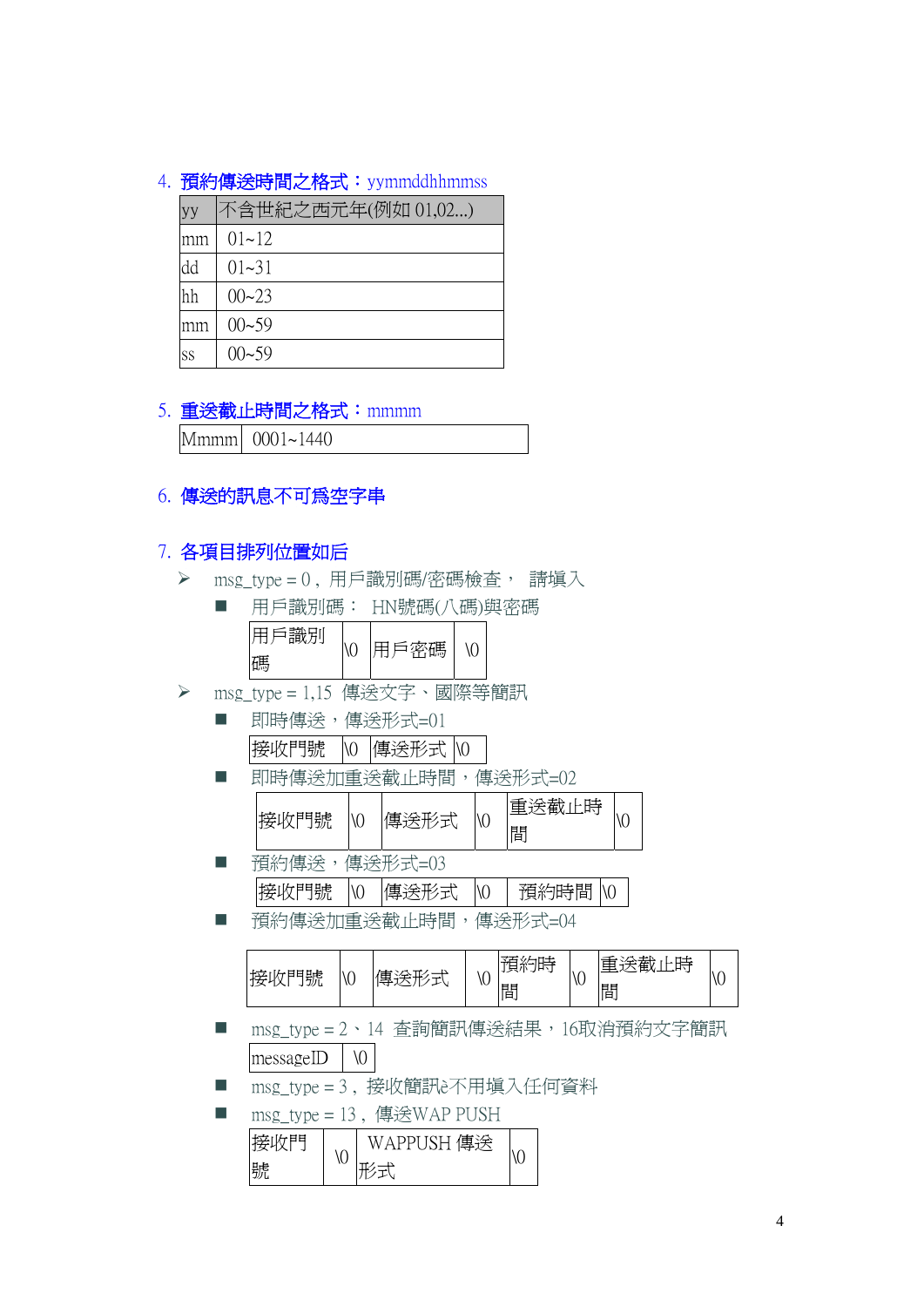- msg\_content : 簡訊內容
	- msg\_type = 0、2、3、14、16 → 不用填
	- $\triangleright$  msg\_type = 1 \cdot 15

簡訊內容 訊息內容長度限制:159

 $\triangleright$  msg\_type = 13 WAP  $\begin{array}{|c|c|c|}\n\hline \text{WAL} & \text{0} & \text{WAP} \end{array}$ 訳息  $\begin{array}{|c|c|c|}\n\hline \text{URL} & \text{0} & \text{WAP} \end{array}$ 

附註: (1)WAP URL與WAP訊息兩者合計最多90byte,每個半形英文、數字

算一個byte,每個全形的英文、數字、符號與中文字則算成三個 bytes。

(2)WAP訊息長度若為零,此時分隔符號`\0'依然必須存在。 (3)WAP URL 目前只開放使用半形的英文、數字、符號。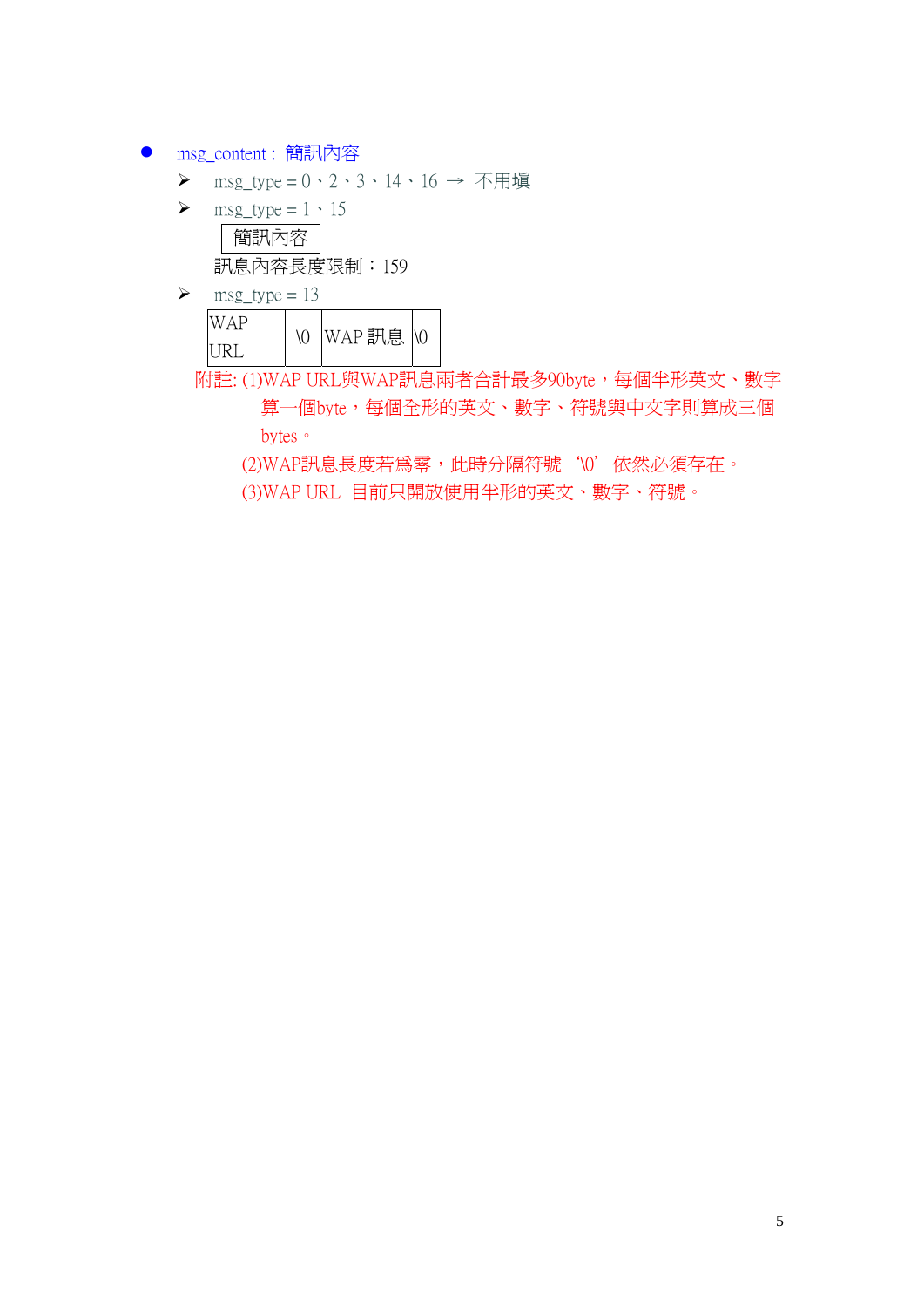# 四、 接收訊息格式

struct CLIENT\_RetMsg\_STRUCT { unsigned char ret\_code ; unsigned char ret\_coding ; unsigned char ret\_set\_len; unsigned char ret\_content\_len; char ret\_set[80]; char ret\_content[160];

} ;

### ● ret\_code : 回傳訊息代碼

 $\triangleright$  帳號/密碼檢查( msg\_type = 0)

| Code                        | Ret Content                         | 原因          |
|-----------------------------|-------------------------------------|-------------|
| $\left( \right)$            | ID/Password check successful        | 帳號/密碼檢查成功   |
|                             | Password error                      | 密碼錯誤        |
| $\mathcal{D}_{\mathcal{L}}$ | The account not exist               | 帳號不存在       |
| 3                           | Over the maximun allowed connection | 超過允許的最大連線數目 |
|                             | number                              |             |
|                             | The account status not correct      | 帳號狀態不正確或已退租 |
| 5                           | get account data error              | 無法取得帳號資料    |
| 6                           | get password data error             | 無法取得密碼資料    |
|                             | System error, try again later       | 暫時無法檢查帳號/密碼 |
|                             |                                     |             |

**▶** 傳送訊息( $msg_type = 1 \cdot 13 \cdot 15$ )

| Code          | Ret Content                       | 原因                                                         |
|---------------|-----------------------------------|------------------------------------------------------------|
| $\Omega$      | MessageID(用於查詢傳送結果)               | 訊息傳送成功                                                     |
|               | Country code format error         | 國別格式錯誤                                                     |
| $\mathcal{L}$ | Coding format error               | 編碼格式錯誤                                                     |
| 3             | Priority format error             | 優先權格式錯誤                                                    |
| 4             | Msg_content_len format error      | Msg_content_len 格式錯誤,若<br> msg_type=9、11 則表示沒有設<br>定全部訊息數目 |
| 5             | Msg_content_len not the same with | Msg content len 與                                          |
|               | msg_content                       | msg_content 的長度不相符                                         |
| 6             | Telphone number format error      | 接收手機號碼格式錯誤                                                 |
| 7             | Transfer type format error        | 傳送型式的格式錯誤                                                  |
| 8             | Limit time format error           | 限時傳送格式錯誤                                                   |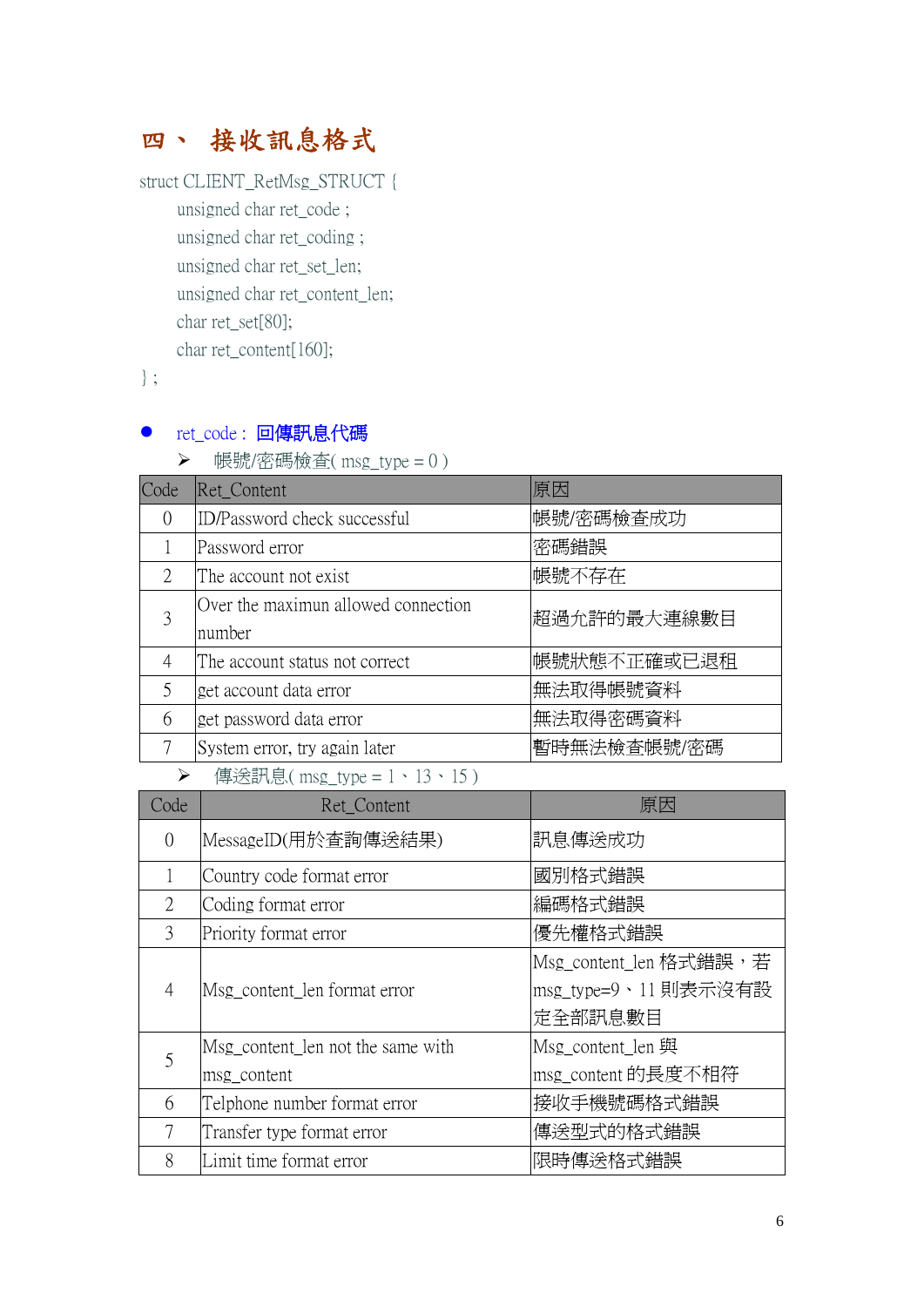| 9  | Ordered time format error          | 預約傳送格式錯誤             |
|----|------------------------------------|----------------------|
| 10 | send to forign not allow now       | 目前暫不開放傳送至國外          |
| 11 | Message sending failure, try again | 系統暫時無法傳送訊息           |
| 12 | Message out of sequence            | 長簡訊訊息次序錯誤            |
| 13 | wappush url length is zero         | wap push 的 url 沒有設定  |
| 14 | wappush msg_content length bigger  | wap push 的訊息內容超過 88個 |
|    | than 88                            | byte                 |
| 15 | billing user_hn format error       | 加值出帳 HN 格式錯誤         |
| 16 | message has 9-10 digits tel number | 簡訊內容包含連續 9-10 碼的電    |
|    |                                    | 話號碼,不合規定。            |

|  | 查詢簡訊傳送結果( msg_type = 2、14) |  |  |  |  |  |
|--|----------------------------|--|--|--|--|--|
|--|----------------------------|--|--|--|--|--|

| Code           | Ret_Content                                                         | 原因                        | 備註  |
|----------------|---------------------------------------------------------------------|---------------------------|-----|
| $\overline{0}$ | Successful                                                          | 訊息已送達接收方(包含送達時            |     |
|                |                                                                     | 間)                        |     |
| $\mathbf{1}$   | Mobile turn off/Mobile out of scope                                 | 手機未開或在受訊範圍外(系統會<br>Retry) | 可重査 |
| $\overline{2}$ | System contains no data                                             | 系統無此 messageID 的資料        |     |
| $\overline{3}$ | MessageID format error                                              | MessageID 資料有誤            |     |
| $\overline{4}$ | has send to SMC, query no complete                                  | 已送至簡訊中心,尙未完成查詢            | 可重查 |
| 5              | Ordered time beyond 48 hours                                        | 預約傳送時間超過48小時              |     |
| 6              | Send binary data to pager                                           | 傳送二進位訊息到呼叫器               |     |
| 7              | Code transfer fail                                                  | 訊息轉碼失敗                    |     |
| 8              | telphone number or message content<br>手機號碼或簡訊內容格式錯誤<br>format error |                           |     |
| 9              | has expired at queue server                                         | 簡訊在 Queue Server 端,已過期    |     |
| 10             | SMC without the data OR over                                        | 簡訊在簡訊中心已被移除或超過            |     |
|                | re-transmission time                                                | 重送時間                      |     |
| 15             | Message status unknown                                              | 訊息狀態有誤                    |     |
| 16             | message sending failure                                             | 傳送失敗(例如預約時間小於目前<br>時間等問題) |     |
|                |                                                                     |                           |     |
| 17             | Message can not send to GSM/Pager                                   | 訊息無法送達對方                  |     |
| 18             | other error                                                         | 無法判斷的錯誤訊息                 |     |
| 19             | Message is submitted to SMSC                                        | 訊息已送至簡訊中心                 | 可重査 |
| 20             | reserve message, waiting send                                       | 預約簡訊,等待傳送中。               |     |
| 21             | reserve message, cancel send                                        | 預約簡訊,已取消傳送。               |     |
| 22             | message content deny                                                | 簡訊內容不合規定(疑似詐財簡            |     |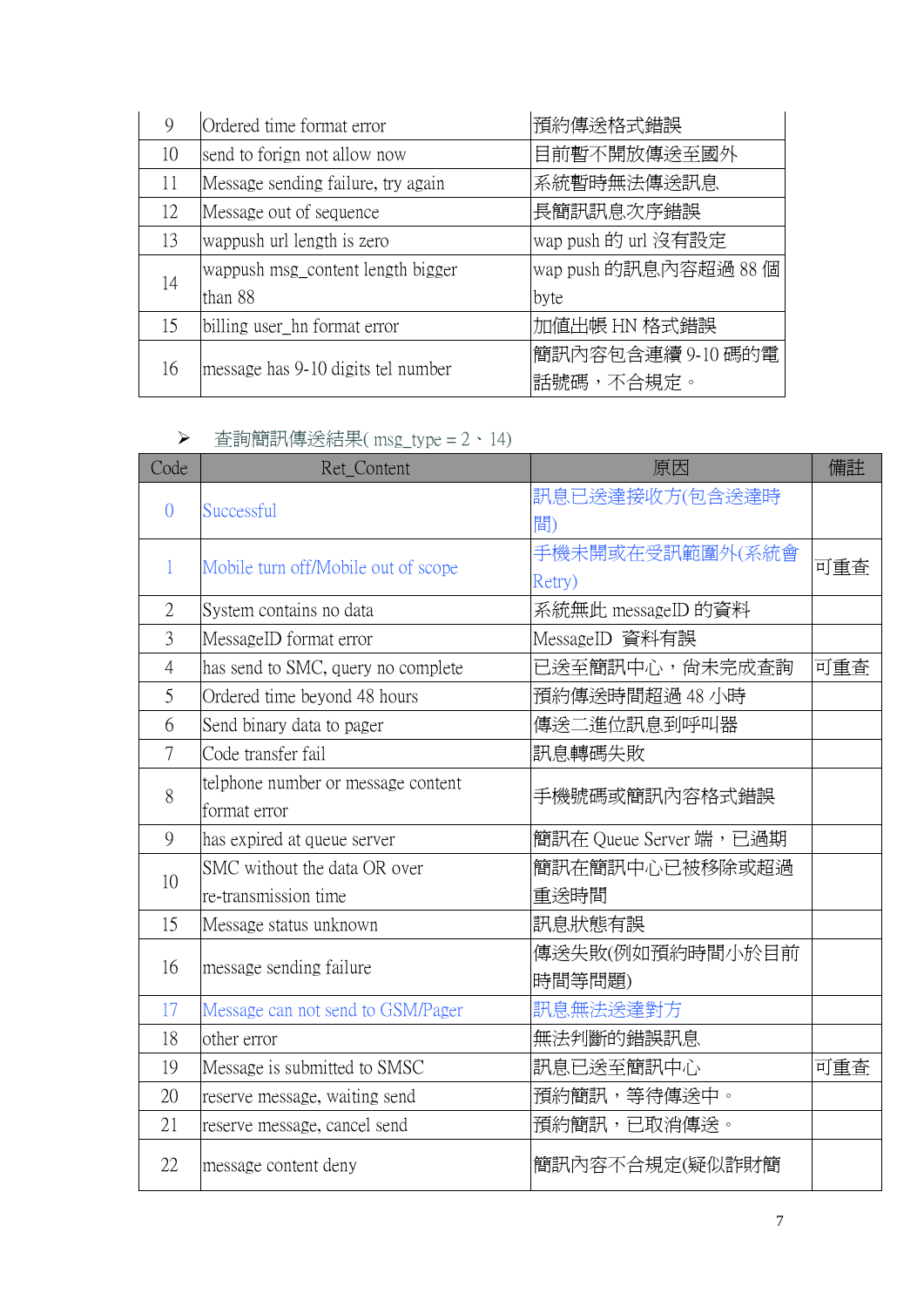|    |                               | 訊                           |  |
|----|-------------------------------|-----------------------------|--|
| 23 | Message is barred by customer | 請不<br> 受訊客戶要求拒收加值簡訊,<br>要重送 |  |

※備註欄為可重查,表示簡訊尚在發送中,可過一段時間再查詢最新狀態 ※一般杳詢發送結果時,常見的code值為0、1、17。0表示已發送成功到接收方, 1表示還在發送中,17表示發送失敗(通常為門號失效、手機長時間關機等因

素)。

#### ▶ 接收簡訊(Msg\_type=3)

| Code | Ret Content               | 原因         |
|------|---------------------------|------------|
|      | <b>Short Message</b>      | 簡訊內容       |
|      | INo Data                  | 系統無送至特碼之簡訊 |
|      | Get data error, try again | 系統失敗,再試    |

#### ▶ 取消預約文字簡訊(Msg\_type=16)

| Code | Ret Content              | 原因             |  |  |
|------|--------------------------|----------------|--|--|
|      | Successful               | 取消成功           |  |  |
|      | Message is not reserving | 此簡訊目前非預約狀態     |  |  |
|      | System contains no data  | 系統無此訊息         |  |  |
|      | MessageID format error   | MessageID 資料有誤 |  |  |

#### $\triangleright$  Global Error

| Code | Ret Content                               | 原因            |  |  |  |
|------|-------------------------------------------|---------------|--|--|--|
| 30   | Message length is smaller than definition | 傳送的訊息長度有誤     |  |  |  |
| 31   | network error, try again                  | 網路傳輸發生錯誤      |  |  |  |
| 32   | msg_type not know                         | 訊息種類無法辨識      |  |  |  |
| 40   | database error                            | 系統內部錯誤        |  |  |  |
| 41   | System internal error, try again later    | 系統內部錯誤        |  |  |  |
| 50   | ID/Password has not been checked          | 尙未經過密碼檢查就發送   |  |  |  |
| 51   | ID/Password checking again                | 已通過密碼檢查,又送來帳號 |  |  |  |
|      |                                           | 密碼檢查          |  |  |  |
| 52   | text Service not apply yet                | 文字簡訊傳送未申請     |  |  |  |
| 53   | receive text service not apply yet        | 接收文字簡訊未申請     |  |  |  |
| 58   | foreign message not apply yet             | 國際簡訊未申請       |  |  |  |

● ret\_coding: 訊息編碼種類

1 : big5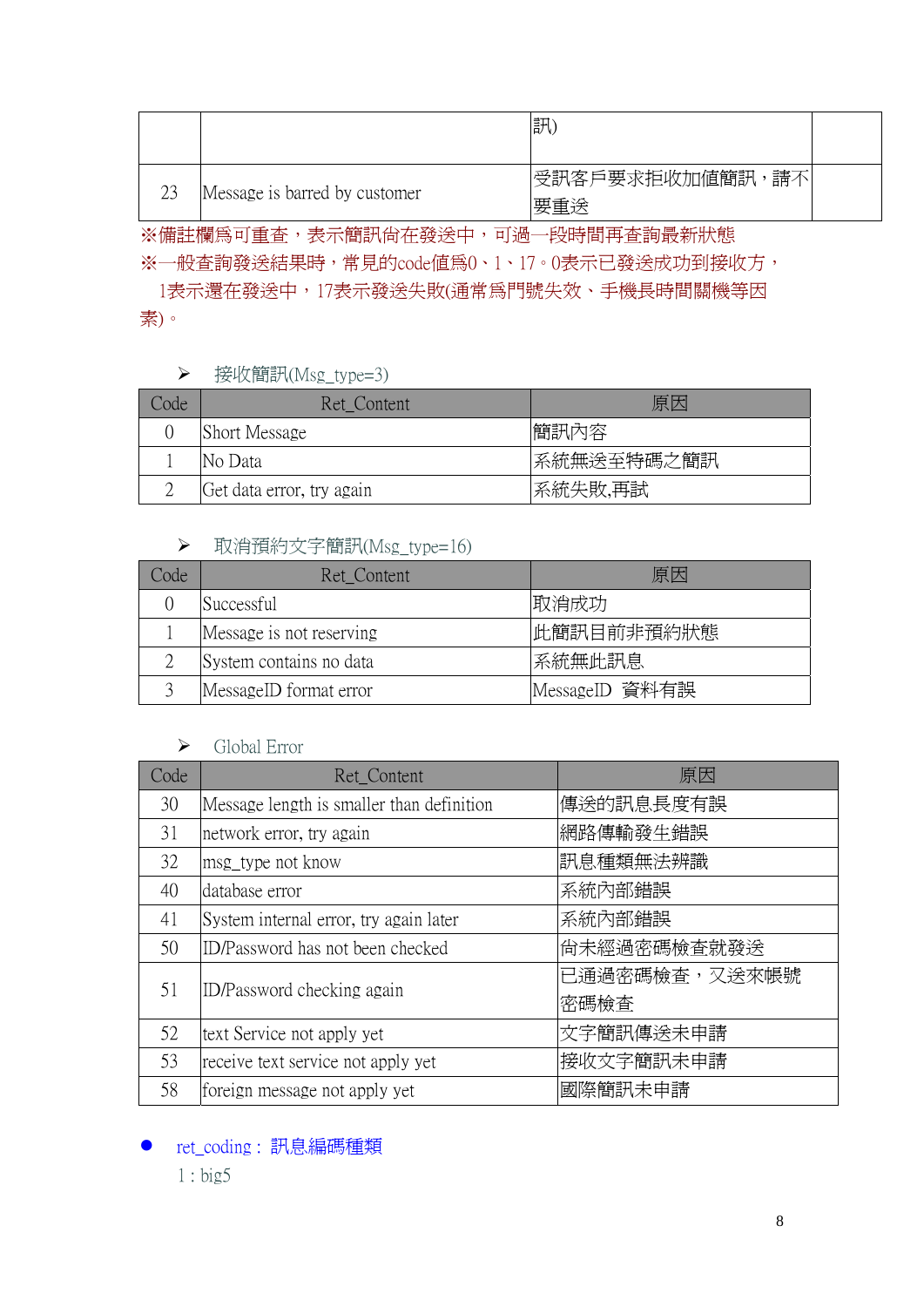- 2 : binary
- 3 : unicode(ucs-2)
- ret set len : ret set 訊息內容的長度,注意:此處包含字串最後結尾的'\0' 符號
- ret\_content\_len :
	- ▶ msg\_type = 3 : ret\_content訊息內容的長度,不包含字串最後結尾的'\0'符號;此時 ret\_content資料內容代表手機回傳的訊息,
	- ▶ msg\_type = 0、1、2、13、14 、15、16: ret\_content訊息內容的長度,不包含字串最後 結尾的 '\0' 符號; 此時ret\_content的資料內容為ret\_code的描述或傳訊成功的 messageID
- ret set : 目前僅msg\_type=3接收訊息時會用到,其格式說明如下
	- 1. ret\_set中,每一Item間 (含最後一個Item) 必須用null(\0)來作爲區隔。
	- 2. 每一Item的長度限制:

| 名稱       | 長度 |
|----------|----|
| 發送者的手機號碼 | 12 |
| 發送時間     | 12 |
| 接收的用戶代碼  |    |
| 哪家雷信業者   |    |

- 3. 各項目排列位置如后
	- msg\_type = 3 , 接收簡訊→回傳的資料

| □機號碼<br>發送者<br>- | $\sqrt{0}$ | 發送時間 | $\sqrt{0}$ | 接收的用<br>戶代碼<br>ᇇ | $\sqrt{0}$ | 스스프스 구시<br>哪家電<br>信茉者 | $\setminus$ |
|------------------|------------|------|------------|------------------|------------|-----------------------|-------------|
|                  |            |      |            |                  |            |                       |             |

- ret\_content : 簡訊內容
	- msg\_type = 3 : 手機傳回的訊息內容
	- msg\_type = 0、1、2、13、14、15 、16: ret\_code的描述或傳訊成功的messageID

簡訊內容